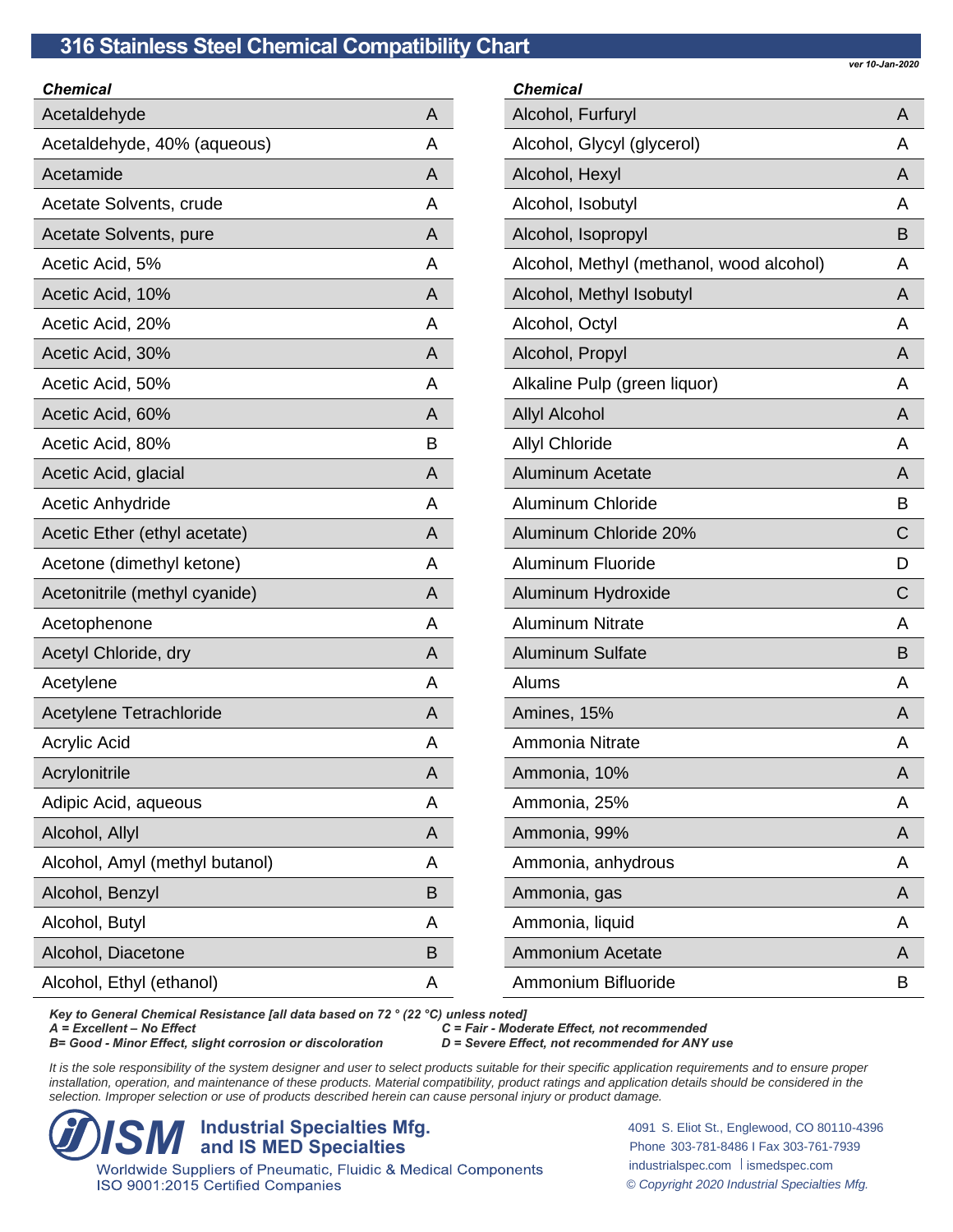| Chemical                                 |   |
|------------------------------------------|---|
| <b>Ammonium Carbonate</b>                | B |
| <b>Ammonium Caseinate</b>                | A |
| <b>Ammonium Chloride</b>                 | B |
| Ammonium Fluoride, 10%                   | D |
| Ammonium Fluoride, 20%                   | D |
| Ammonium Fluoride, 25%                   | D |
| Ammonium Hydroxide                       | A |
| Ammonium Metaphosphate                   | A |
| <b>Ammonium Nitrate</b>                  | A |
| Ammonium Oxalate                         | A |
| <b>Ammonium Persulfate</b>               | B |
| Ammonium Phosphate, Dibasic              | C |
| Ammonium Phosphate, Monobasic            | C |
| Ammonium Phosphate, Tribasic             | В |
| <b>Ammonium Sulfate</b>                  | B |
| <b>Ammonium Sulfide</b>                  | A |
| <b>Ammonium Sulfite</b>                  | B |
| Ammonium Thiocyanate                     | A |
| <b>Ammonium Thiosulfate</b>              | A |
| Amyl Acetate                             | A |
| Amyl Alcohol (methyl butanol)            | A |
| <b>Amyl Chloride</b>                     | A |
| Amyl Hydride (pentane)                   | С |
| Aniline                                  | В |
| <b>Aniline Oils</b>                      | A |
| Aniline Hydrochloride                    | D |
| Anise Oil                                | A |
| Antifreeze (ethylene glycol)             | Α |
| Antimony Trichloride (antimony chloride) | D |
| Apple Acid (malic acid)                  | A |

*Chemical* Aqua Regia (80% HCl, 20% HNO $_3$ ) D Arochlor 1248 B Aromatic Hydrocarbons COMEXARD CONTROL CONTROL CONTROL CONTROL CONTROL CONTROL CONTROL CONTROL CONTROL CONTROL CONTROL CONTROL CONTROL CONTROL CONTROL CONTROL CONTROL CONTROL CONTROL CONTROL CONTROL CONTROL CONTROL CONTROL Arsenic Acid Arsenic Acid Arsenic Acid Arsenic Acid Arsenic Acid Arsenic Arsenic A Asphalt Asphalt Asphalt Asphalt Asphalt Asphalt Asphalt Asphalt Asphalt Asphalt Asphalt Asphalt Asphalt Asphalt Asphalt Asphalt Asphalt Asphalt Asphalt Asphalt Asphalt Asphalt Asphalt Asphalt Asphalt Asphalt Asphalt Asphal Aviation Fuel **Automatic Accord Aviation** A Aviation Turbine Fuel **Automatic Executive Contract A** Baking Soda (sodium bicarbonate) A Barium Acetate **Barium Acetate** B Barium Carbonate **B** Barium Chloride And Albert Christian And Albert Christian And Albert Christian A Barium Cyanide A Barium Hydrate And American Control of American American American American American American American American Barium Hydroxide Barium B Barium Nitrate **Barium Nitrate** Barium Sulfate **Barium Sulfate** Barium Sulfide **Barium Sulfide** Barium B Bay Oil **A** Beer And American Secretary And American Secretary And American Secretary And American Secretary And American Beet Sugar Liquids A Benzaldehyde **Benzaldehyde** Benzaldehyde Benzene Benzene B Benzene Sulfonic Acid Benzene B Benzine (ligroin) and a set of the set of the set of the set of the set of the set of the set of the set of the set of the set of the set of the set of the set of the set of the set of the set of the set of the set of the Benzoic Acid **Benzoic Acid** Benzoic Acid **B** Benzol A Benzonitrile **D** Benzyl Alcohol Benzyl Andrew B Benzyl Benzoate Andrew A Benzyl Chloride Benzyl Chloride B

*Key to General Chemical Resistance [all data based on 72 ° (22 °C) unless noted]*

*B* = Good - *Minor Effect, slight corrosion or discoloration* 

*C* = Fair - Moderate Effect, not recommended<br>*D* = Severe Effect, not recommended for ANY use

It is the sole responsibility of the system designer and user to select products suitable for their specific application requirements and to ensure proper installation, operation, and maintenance of these products. Material compatibility, product ratings and application details should be considered in the *selection. Improper selection or use of products described herein can cause personal injury or product damage.*

**ISM Industrial Specialties Mfg.**<br> **ISMED Specialties**<br> *Vorldwide Suppliers of Pneumatic, Fluidic & Medical Components* ISO 9001:2015 Certified Companies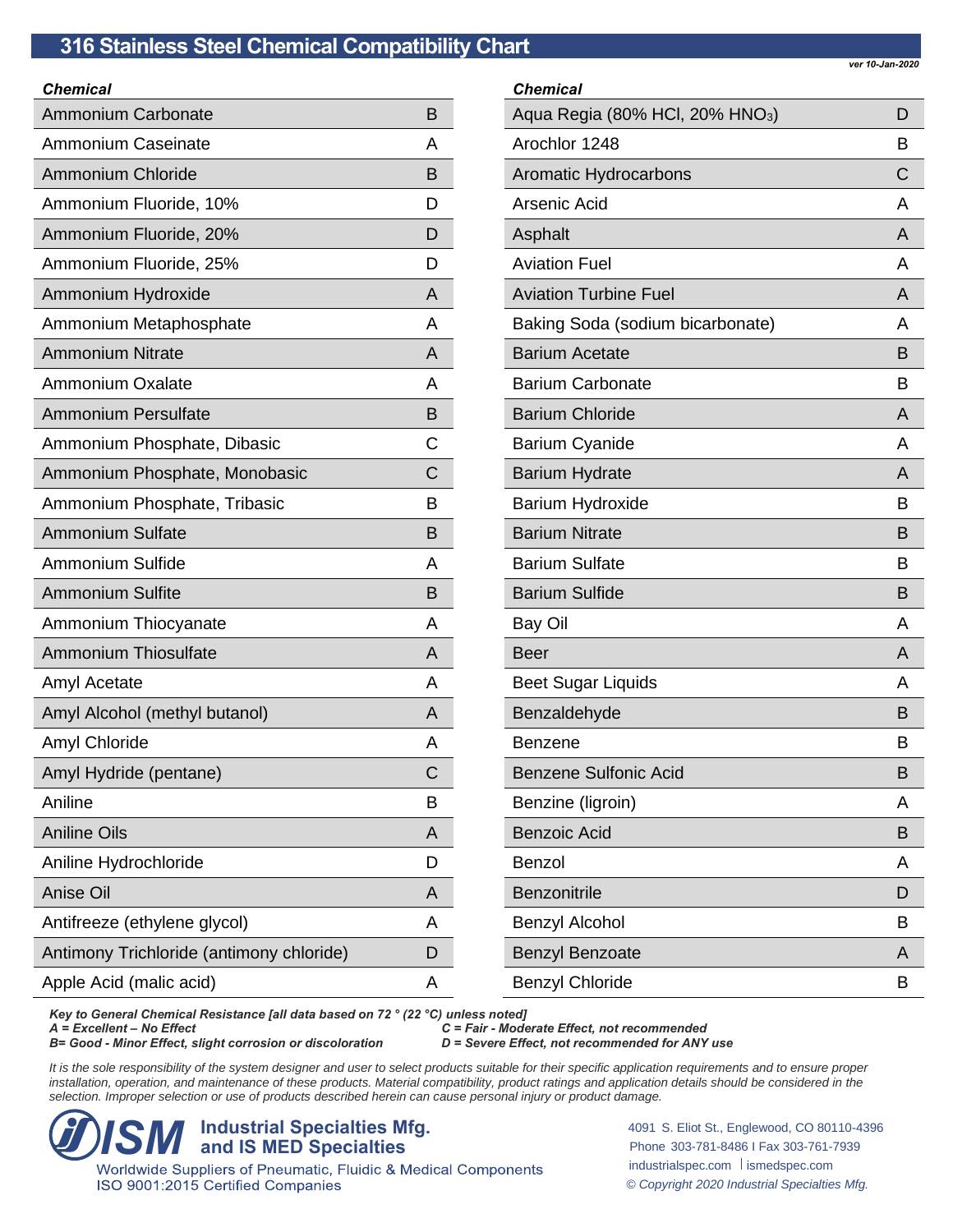| Chemical                             |   |
|--------------------------------------|---|
| <b>Black Liquor</b>                  | A |
| Boletic Acid (fumaric acid)          | B |
| Bone Oil (Dippel's oil)              | A |
| Borax (sodium borate)                | A |
| <b>Boric Acid</b>                    | A |
| <b>Brake Fluid</b>                   | A |
| <b>Brewery Slop</b>                  | A |
| Brine (salt water)                   | B |
| Bromic Acid, 3.1%                    | D |
| Bromine Gas, dry                     | D |
| <b>Bromine Gas, wet</b>              | D |
| <b>Bromine Liquid</b>                | D |
| <b>Bromine Water</b>                 | D |
| <b>Butadiene Gas</b>                 | A |
| <b>Butane</b>                        | A |
| Butanedioic Acid (succinic acid)     | A |
| Butanediol (butylene glycol)         | A |
| Butanol (butyl alcohol)              | A |
| <b>Butter</b>                        | A |
| <b>Buttermilk</b>                    | A |
| <b>Butyl Acetate</b>                 | A |
| <b>Butyl Alcohol (butanol)</b>       | A |
| Butyl Amine (butylamine)             | A |
| <b>Butyl Cellosolve (cellosolve)</b> | Α |
| <b>Butyl Chloride (chlorobutane)</b> | A |
| <b>Butyl Ether</b>                   | A |
| <b>Butyl Phenol</b>                  | A |
| <b>Butyl Phthalate</b>               | B |
| <b>Butyl Stearate</b>                | A |
| <b>Butylene</b>                      | A |
|                                      |   |

| <b>Chemical</b>                     |   |
|-------------------------------------|---|
| Butyraldehyde                       | D |
| <b>Butyric Acid</b>                 | в |
| <b>Calcium Acetate</b>              | A |
| <b>Calcium Bisulfate</b>            | А |
| <b>Calcium Bisulfide</b>            | в |
| <b>Calcium Bisulfite</b>            | A |
| <b>Calcium Carbonate</b>            | в |
| <b>Calcium Chlorate</b>             | в |
| <b>Calcium Chloride</b>             | в |
| Calcium Hydroxide (lye)             | в |
| Calcium Hypochlorite                | В |
| <b>Calcium Nitrate</b>              | в |
| <b>Calcium Oxide</b>                | A |
| Calcium Phosphate                   | A |
| <b>Calcium Sulfate</b>              | в |
| <b>Calcium Sulfide</b>              | A |
| Calgon (sodium hexametaphosphate)   | A |
| Cane Juice                          | А |
| <b>Cane Sugar Liquors</b>           | A |
| Carbinol (methanol, methyl alcohol) | А |
| Carbolic Acid (phenol)              | B |
| <b>Carbon Bisulfide</b>             | в |
| Carbon Dioxide, dry                 | Α |
| Carbon Dioxide, wet                 | A |
| <b>Carbon Disulfide</b>             | в |
| <b>Carbon Monoxide Gas</b>          | A |
| <b>Carbon Tetrachloride</b>         | в |
| Carbon Tetrachloride, dry           | B |
| Carbon Tetrachloride, wet           | Α |
| Carbonated Water (carbonic acid)    | Α |

*Key to General Chemical Resistance [all data based on 72 ° (22 °C) unless noted]*

*B*= Good - *Minor Effect, slight corrosion or discoloration* 

*A = Excellent – No Effect C = Fair - Moderate Effect, not recommended*

It is the sole responsibility of the system designer and user to select products suitable for their specific application requirements and to ensure proper installation, operation, and maintenance of these products. Material compatibility, product ratings and application details should be considered in the *selection. Improper selection or use of products described herein can cause personal injury or product damage.*

**ISM Industrial Specialties Mfg.**<br> **ISMED Specialties**<br> *Vorldwide Suppliers of Pneumatic, Fluidic & Medical Components* ISO 9001:2015 Certified Companies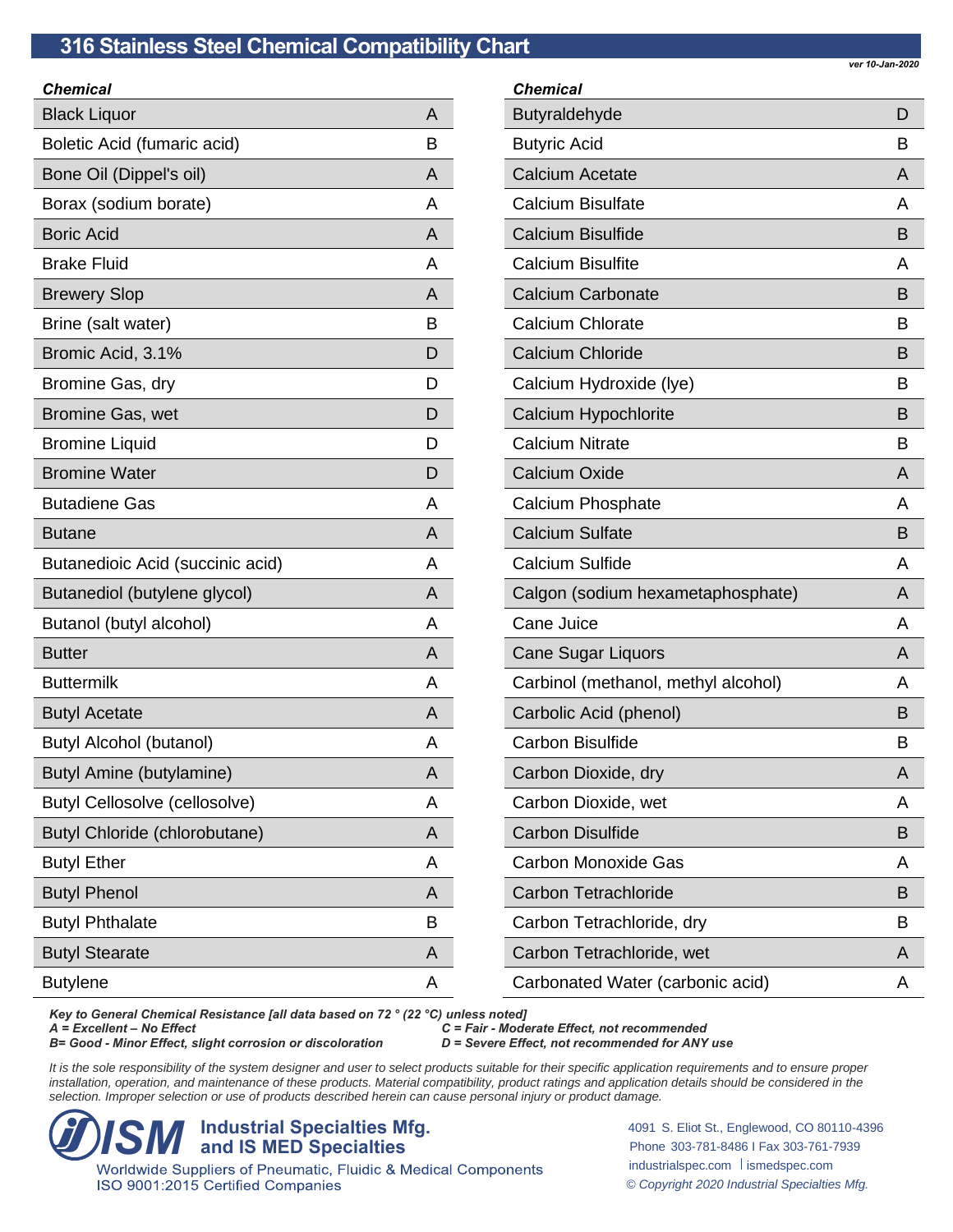| <b>Chemical</b>                           |   |
|-------------------------------------------|---|
| Carbonic Acid (carbonated water)          | A |
| <b>Castor Oil</b>                         | А |
| Catsup                                    | A |
| Caustic Potash (potassium hydroxide, lye) | A |
| Cellosolve (butyl cellosolve)             | A |
| <b>Chloric Acid</b>                       | С |
| <b>Chlorinated Glue</b>                   | A |
| Chlorine Dioxide, 15%                     | D |
| Chlorine Gas, dry                         | B |
| Chlorine Gas, wet                         | D |
| <b>Chlorine Liquid</b>                    | D |
| <b>Chlorine Water</b>                     | C |
| Chlorine, anhydrous liquid                | C |
| <b>Chloroacetic Acid</b>                  | А |
| Chlorobenzene, Mono (monochlorobenzene)   | B |
| Chlorobromomethane                        | В |
| Chlorobutane (butyl chloride)             | A |
| Chlorodifluoromethane (Freon 22)          | A |
| <b>Chloroacetic Acid</b>                  | B |
| Chloroform                                | A |
| <b>Chlorosulfonic Acid</b>                | в |
| Chocolate Syrup                           | А |
| Chromic Acid, 5%                          | A |
| Chromic Acid, 10%                         | в |
| Chromic Acid, 30%                         | в |
| Chromic Acid, 50%                         | в |
| Cider                                     | A |
| Cinnamon Oil                              | A |
| <b>Citric Acid</b>                        | A |
| Citric Oils (citrus oils, limonene)       | A |
|                                           |   |

# *Chemical* Citrus Oils (citric oils, limonene) A Clorox® (bleach) A Clove Oil **A** Coconut Oil A **Cod Liver Oil And All According to the Cod Liver Oil** Coffee A Coke Oven Gas Andrea Andrew A Copper Acetate And A Copper Carbonate And A Copper Chloride Design and Design Design Design Design Design Design Design Design Design Design Design Design D Copper Cyanide Based on the Based of Based on the Based of Based on the Based of Based of Based on the Based of Based of Based of Based of Based of Based of Based of Based of Based of Based of Based of Based of Based of Ba Copper Fluoborate Dental Dubble Dubble Dubble Dubble Dubble Dubble Dubble Dubble Dubble Dubble Dubble Dubble D Copper Fluoride **A** A Copper Nitrate And A Copper Sulfate, 5% (cupric sulfate) B Copper Sulfate, >5% (cupric sulfate) B **Corn Oil A** Cottonseed Oil **A** Cream A Cresols A Creosote Oil **B** Cresylic Acid And Accounts A A Crude Oils, sour A Cupric Acid B Cupric Sulfate, 5% (copper sulfate) B Cupric Sulfate, >5% (copper sulfate) B **Cutting Oil A** Cyanic Acid Andrew Accounts A A Cyclohexane And Accounts A Cyclohexanol **A**

*Key to General Chemical Resistance [all data based on 72 ° (22 °C) unless noted]*

*B*= Good - *Minor Effect, slight corrosion or discoloration* 

*C* = Fair - Moderate Effect, not recommended<br>*D* = Severe Effect, not recommended for ANY use

It is the sole responsibility of the system designer and user to select products suitable for their specific application requirements and to ensure proper installation, operation, and maintenance of these products. Material compatibility, product ratings and application details should be considered in the *selection. Improper selection or use of products described herein can cause personal injury or product damage.*

**ISM Industrial Specialties Mfg.**<br> **ISM and IS MED Specialties**<br> *Vorldwide Suppliers of Pneumatic, Fluidic & Medical Components* ISO 9001:2015 Certified Companies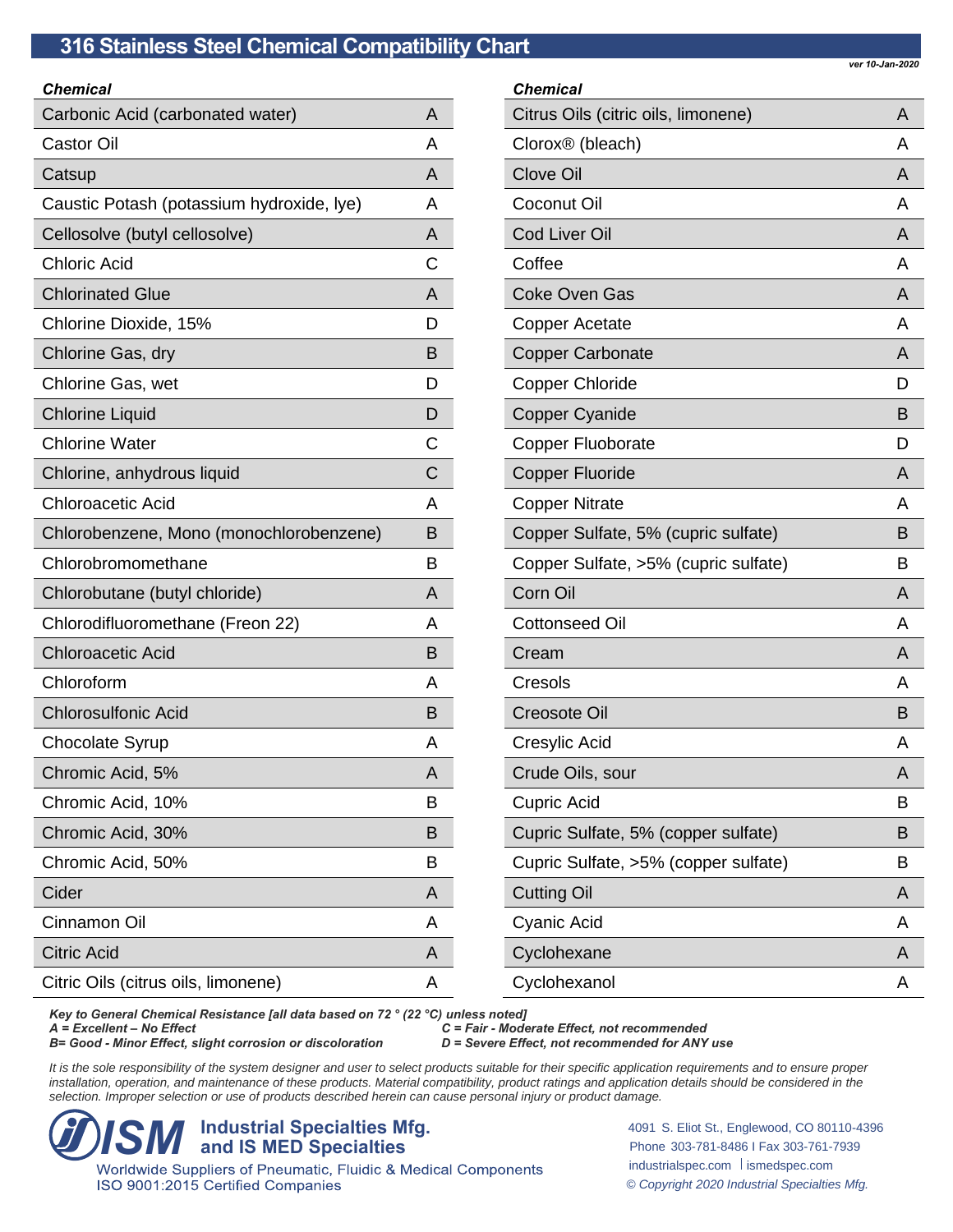| Chemical                              |   |
|---------------------------------------|---|
| Cyclohexanone                         | A |
| Deionized Water (demineralized water) | А |
| Detergents                            | А |
| Dextrin (starch gum)                  | A |
| Dextrose (glucose)                    | A |
| Diacetone Alcohol                     | в |
| <b>Dibenzyl Ether</b>                 | A |
| <b>Dibutyl Ether</b>                  | А |
| <b>Dibutyl Phthalate</b>              | A |
| Dichlorobenzene                       | в |
| Dichlorodifluoromethane (Freon 12     | B |
| Dichloroethane (ethylene dichloride)  | в |
| Dichloroethylene                      | B |
| Dichloroisopropyl Ether               | А |
| Diesel Fuel (20, 30, 40, 50)          | A |
| Diethyl Ether (ethyl ether, ether)    | в |
| Diethanolamine                        | A |
| Diethylamine                          | А |
| Diethylene Glycol                     | A |
| Diisobutylene                         | А |
| Diisopropyl Ketone                    | A |
| <b>Dimethyl Aniline</b>               | В |
| Dimethyl Ether (methyl ether)         | С |
| Dimethyl Formamide                    | В |
| Dimethyl Ketone (acetone)             | A |
| Dioctyl Phthalate                     | Α |
| Dioxane                               | A |
| Diphenyl (Dowtherm)                   | В |
| Diphenyl Oxide (diphenyl ether)       | A |
| Dippel's Oil (bone oil)               | A |
|                                       |   |

*Chemical* Disodium Phosphate And American Control of American And American American American American American American Dowtherm (diphenyl) B Dry Cleaning Solvents **A** Dyes And Albert And Albert And Albert And Albert And Albert And Albert And Albert And A Epichlorohydrin A Epsom Salts (magnesium sulfate) B Ethane A Ethanol A Ethanolamine A Ether (diethyl ether, ethyl ether) B Ethers And Allen and Allen and Allen and Allen and Allen and Allen and Allen and Allen and Allen and Allen and Ethyl Acetate **B** Ethyl Acrylate And Acrylate Acrylate Acrylate Acrylate Acrylate Acrylate Acrylate Acrylate Acrylate Acrylate A Ethyl Alcohol (ethanol) A Ethyl Benzoate A Ethyl Bromide And A Ethyl Chloride And American Changes A Ethyl Ether (diethyl ether, ether) B Ethyl Formate A Ethyl Sulfate D Ethylbenzene A Ethylene Bromide A Ethylene Chloride B Ethylene Chlorohydrin B Ethylene Diamine Brown and Brown Brown Brown Brown Brown Brown Brown Brown Brown Brown Brown Brown Brown Brown Brown Brown Brown Brown Brown Brown Brown Brown Brown Brown Brown Brown Brown Brown Brown Brown Brown Brown Bro Ethylene Dichloride (dichloroethane) B Ethylene Glycol (antifreeze) B Ethylene Oxide B Fatty Acids A Ferric Chloride **D** 

*Key to General Chemical Resistance [all data based on 72 ° (22 °C) unless noted]*

*B* = Good - *Minor Effect, slight corrosion or discoloration* 

*C* = Fair - Moderate Effect, not recommended<br>*D* = Severe Effect, not recommended for ANY use

It is the sole responsibility of the system designer and user to select products suitable for their specific application requirements and to ensure proper installation, operation, and maintenance of these products. Material compatibility, product ratings and application details should be considered in the *selection. Improper selection or use of products described herein can cause personal injury or product damage.*

**ISM Industrial Specialties Mfg.**<br> **ISM and IS MED Specialties**<br> *Vorldwide Suppliers of Pneumatic, Fluidic & Medical Components* ISO 9001:2015 Certified Companies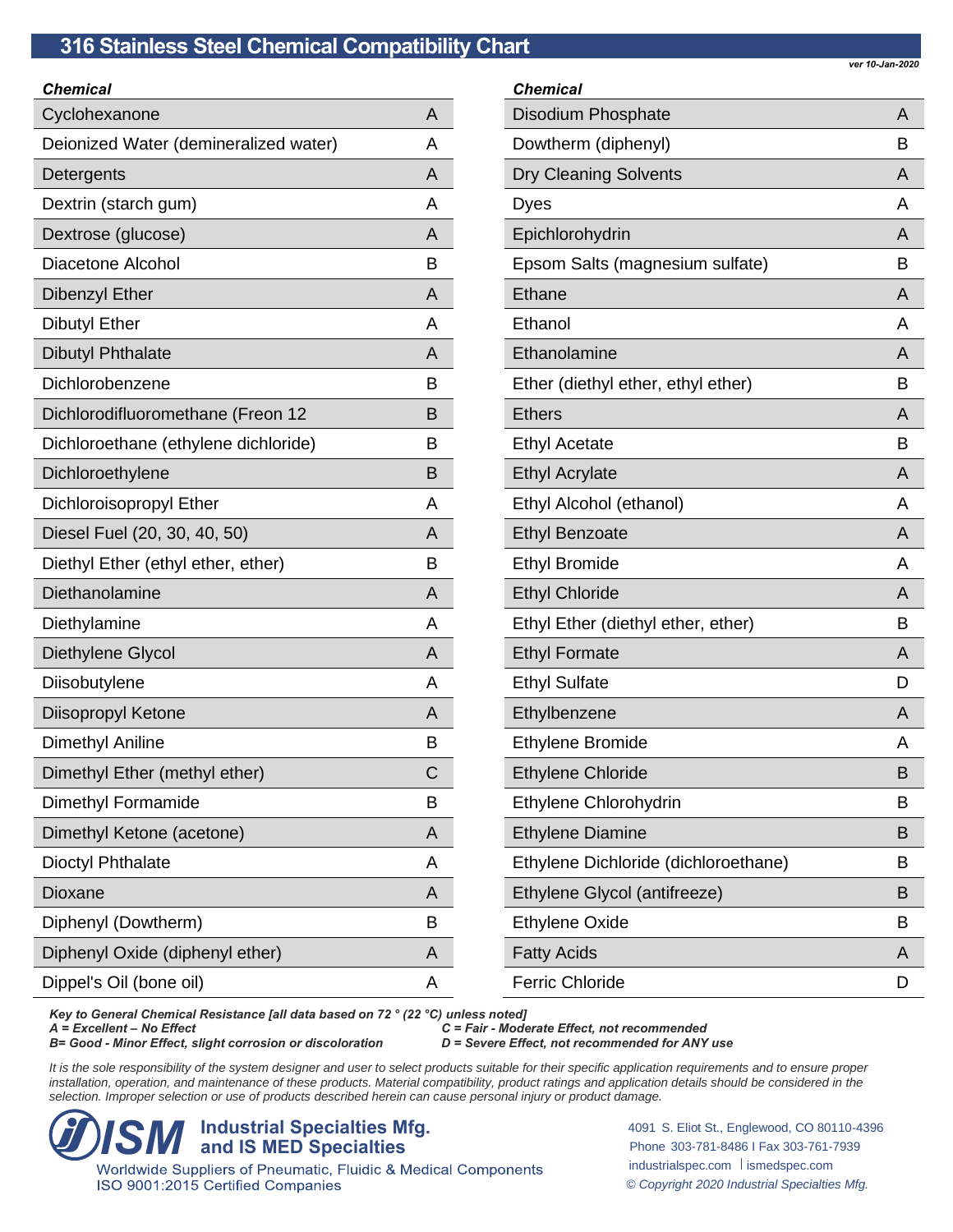| Chemical                           |   |
|------------------------------------|---|
| Ferric Hydroxide                   | A |
| <b>Ferric Nitrate</b>              | B |
| <b>Ferric Sulfate</b>              | A |
| <b>Ferrous Chloride</b>            | D |
| <b>Ferrous Sulfate</b>             | B |
| <b>Flaxseed Oil</b>                | A |
| <b>Fluoboric Acid</b>              | B |
| Fluorine Gas, wet                  | D |
| <b>Fluosilicic Acid</b>            | B |
| Formaldehyde, 40%                  | A |
| Formaldehyde, 100%                 | A |
| <b>Formic Acid</b>                 | A |
| Freon 11 Trichlorofluoromethane    | A |
| Freon 12 Dichlorodifluoromethane   | В |
| Freon 22 Chlorodifluoromethane     | A |
| Freon 113 Trichlorotrifluoroethane | A |
| Freon TF Trichlorotrifluoroethane  | A |
| Fructose                           | A |
| <b>Fruit Juices</b>                | A |
| Fuel Oils (1, 2, 3, 5A, 5B, 6)     | A |
| Fumaric Acid (boletic acid)        | B |
| <b>Furan Resin</b>                 | A |
| Furfural (ant oil)                 | B |
| <b>Furfuryl Alcohol</b>            | Α |
| <b>Gallic Acid</b>                 | В |
| Gasoline, high aromatic            | A |
| Gasoline, leaded                   | A |
| Gasoline, unleaded                 | Α |
| Gelatin                            | A |
| Gin                                | A |

| Chemical                           |   |
|------------------------------------|---|
| Ginger Oil                         | D |
| Gluconic Acid, 50%                 | D |
| Glucose (dextrose)                 | A |
| Glue, (PVA, polyvinyl acetate)     | A |
| Glycerin                           | A |
| Glycerol (glycyl alcohol)          | A |
| Glycolic Acid (hydroxyacetic acid) | A |
| Glycols                            | А |
| Glycyl Alcohol (glycerol)          | A |
| Glyoxal, 30%                       | A |
| Gold Monocyanide                   | A |
| Grape Juice                        | A |
| Grease                             | A |
| Green Liquor (alkaline pulp)       | A |
| <b>Helium Gas</b>                  | A |
| Heptane                            | A |
| Hexane                             | A |
| Hexyl Alcohol (hexanol)            | A |
| Honey                              | A |
| Hydraulic Oils, petroleum          | A |
| Hydraulic Oils, synthetic          | A |
| Hydrazine                          | A |
| Hydrobromic Acid, 20%              | D |
| Hydrobromic Acid, 100%             | D |
| Hydrochloric Acid, 20%             | D |
| Hydrochloric Acid, 37%             | D |
| Hydrochloric Acid, 100%            | D |
| Hydrochloric Acid, aerated         | D |
| Hydrochloric Acid, air free        | D |
| Hydrochloric Acid, dry gas         | D |

*Key to General Chemical Resistance [all data based on 72 ° (22 °C) unless noted]*

*B*= Good - *Minor Effect, slight corrosion or discoloration* 

*A = Excellent – No Effect C = Fair - Moderate Effect, not recommended*

It is the sole responsibility of the system designer and user to select products suitable for their specific application requirements and to ensure proper installation, operation, and maintenance of these products. Material compatibility, product ratings and application details should be considered in the *selection. Improper selection or use of products described herein can cause personal injury or product damage.*

**ISM Industrial Specialties Mfg.**<br> **ISMED Specialties**<br> *Vorldwide Suppliers of Pneumatic, Fluidic & Medical Components* ISO 9001:2015 Certified Companies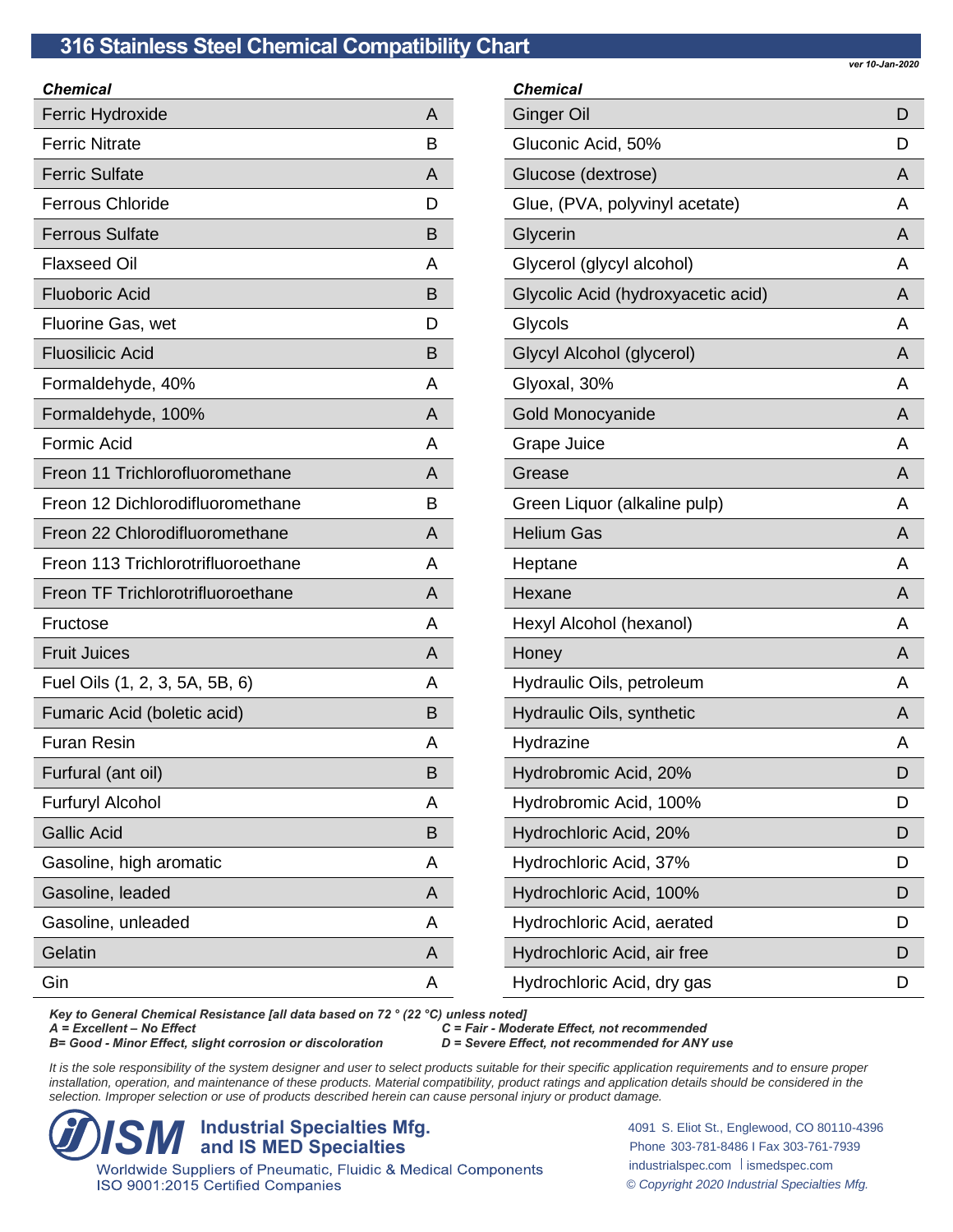| ver 10-Jan-2020 |  |
|-----------------|--|

| <b>Chemical</b>                    |   |
|------------------------------------|---|
| Hydrocyanic Acid (prussic acid)    | A |
| Hydrofluoric Acid, 20%             | D |
| Hydrofluoric Acid, 50%             | D |
| Hydrofluoric Acid, 75%             | D |
| Hydrofluoric Acid, 100%            | B |
| Hydrofluosilicic Acid, 100%        | D |
| Hydrofluosilicic Acid, 20%         | в |
| Hydrogen Chloride Gas, dry         | A |
| Hydrogen Cyanide                   | A |
| Hydrogen Gas                       | A |
| Hydrogen Peroxide, 10%             | B |
| Hydrogen Peroxide, 30%             | в |
| Hydrogen Peroxide, 50%             | A |
| Hydrogen Peroxide, 100%            | A |
| Hydrogen Sulfide, aqueous          | A |
| Hydrogen Sulfide, dry              | A |
| Hydroquinone                       | в |
| Hydroxyacetic Acid (glycolic acid) | A |
| <b>Hypochlorous Acid</b>           | D |
| Inks                               | С |
| Iodine                             | D |
| lodine, in alcohol                 | D |
| lodoform                           | A |
| <b>Isobutyl Alcohol</b>            | Α |
| Isooctane                          | A |
| Isophorone                         | C |
| <b>Isopropyl Acetate</b>           | A |
| Isopropyl Alcohol                  | в |
| <b>Isopropyl Chloride</b>          | A |
| <b>Isopropyl Ether</b>             | А |
|                                    |   |

| <b>Chemical</b>                            |   |
|--------------------------------------------|---|
| Jet Fuels (JP3, JP4, JP5)                  | A |
| Kerosene                                   | A |
| Ketones                                    | A |
| <b>Kraft Liquor</b>                        | A |
| <b>Lacquer Thinners</b>                    | A |
| Lacquers                                   | А |
| Lactic Acid (milk acid)                    | B |
| Lard                                       | A |
| Latex                                      | A |
| Lead Acetate (sugar of lead)               | В |
| <b>Lead Nitrate</b>                        | B |
| <b>Lead Sulfamate</b>                      | С |
| <b>Lead Sulfate</b>                        | A |
| Lemon Oil (citrus oils, limonene)          | A |
| Ligroin (benzine)                          | A |
| Lime (calcium oxide)                       | A |
| Limonene (citrus oils)                     | A |
| Linoleic Acid                              | A |
| <b>Linseed Oil</b>                         | A |
| Liquid Rosin (tall oil, tallol)            | A |
| Liquefied Petroleum Gas (LPG)              | A |
| Lithium Bromide                            | A |
| <b>Lithium Chloride</b>                    | A |
| Lithium Hydroxide                          | В |
| Lubricants                                 | A |
| Lye, Ca(OH) <sub>2</sub> Calcium Hydroxide | Β |
| Lye, KOH Potassium Hydroxide               | A |
| Lye, NaOH Sodium Hydroxide                 | в |
| <b>Magnesium Bisulfate</b>                 | A |
| <b>Magnesium Carbonate</b>                 | Β |

*Key to General Chemical Resistance [all data based on 72 ° (22 °C) unless noted]*

*A = Excellent – No Effect C = Fair - Moderate Effect, not recommended*

*B*= Good - *Minor Effect, slight corrosion or discoloration* 

It is the sole responsibility of the system designer and user to select products suitable for their specific application requirements and to ensure proper installation, operation, and maintenance of these products. Material compatibility, product ratings and application details should be considered in the *selection. Improper selection or use of products described herein can cause personal injury or product damage.*

**ISM Industrial Specialties Mfg.**<br> **ISMED Specialties**<br> *Vorldwide Suppliers of Pneumatic, Fluidic & Medical Components* ISO 9001:2015 Certified Companies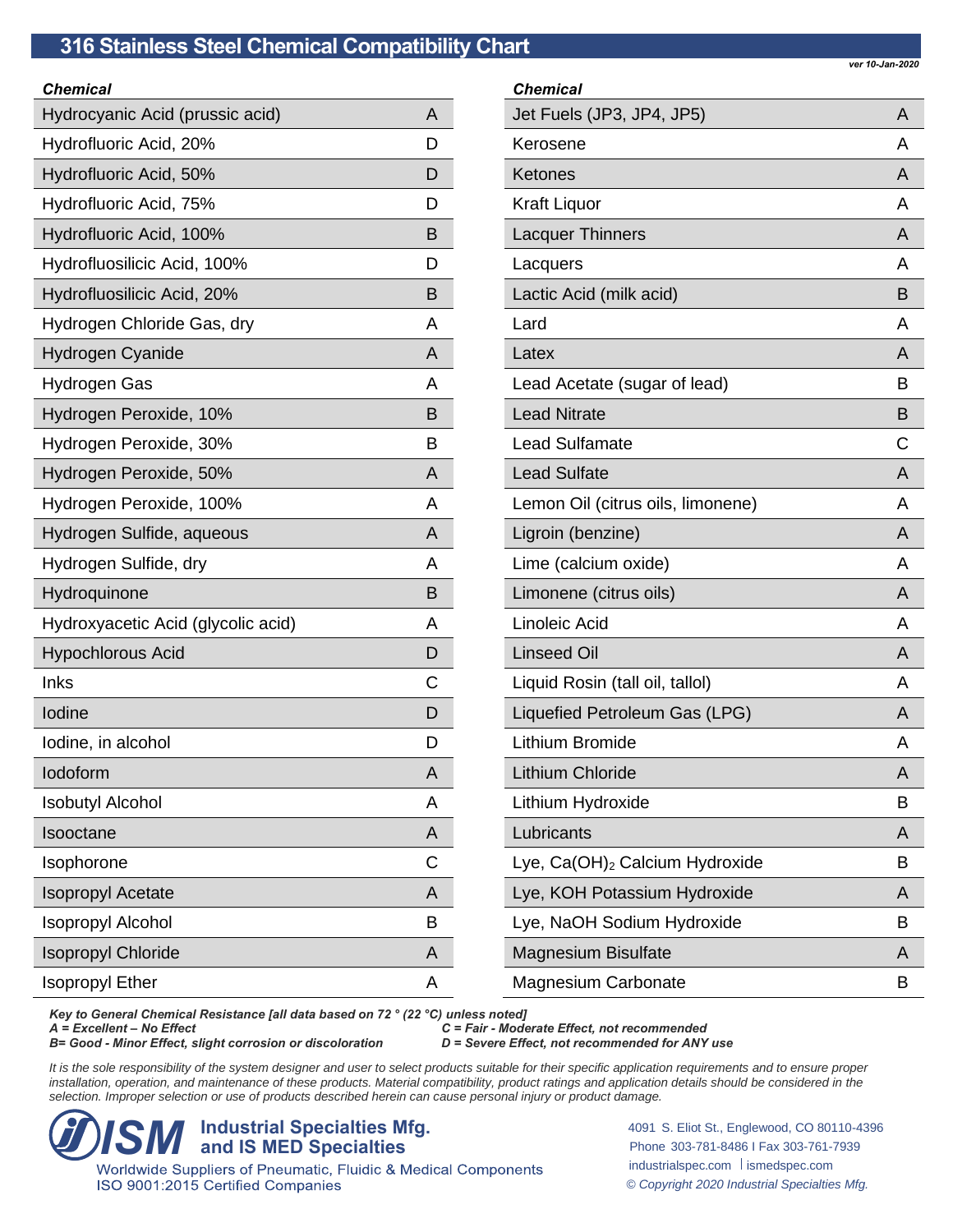| Chemical                                     |   |
|----------------------------------------------|---|
| <b>Magnesium Chloride</b>                    | D |
| Magnesium Hydroxide (Milk of Magnesia)       | A |
| <b>Magnesium Nitrate</b>                     | B |
| Magnesium Oxide                              | A |
| Magnesium Sulfate (Epsom salts)              | B |
| <b>Maleic Acid</b>                           | В |
| Maleic Anhydride                             | A |
| Malic Acid (apple acid)                      | А |
| <b>Manganese Sulfate</b>                     | B |
| Mash, brewing                                | A |
| Mayonnaise                                   | A |
| Melamine (triazine)                          | D |
| Mercuric Chloride, dilute                    | D |
| Mercuric Cyanide                             | С |
| <b>Mercuric Nitrate</b>                      | A |
| <b>Mercurous Nitrate</b>                     | A |
| <b>Mercury</b>                               | A |
| Methacrylic Acid, glacial                    | A |
| Methane Gas (natural gas, methyl hydride)    | A |
| Methanol (methyl alcohol, wood alcohol)      | A |
| <b>Methyl Acetate</b>                        | в |
| <b>Methyl Acetone</b>                        | А |
| <b>Methyl Acrylate</b>                       | A |
| Methyl Alcohol, 10% (methanol, wood alcohol) | Α |
| <b>Methyl Alcohol</b>                        | A |
| Methyl Amine (methylamine)                   | A |
| Methyl Benzene (Toluol, toluene)             | A |
| <b>Methyl Bromide</b>                        | А |
| Methyl Butanol (amyl alcohol)                | A |
| Methyl Butyl Ketone (MBK)                    | A |
|                                              |   |

*Chemical* Methyl Cellosolve Burns and Burns and Burns and Burns and Burns and Burns and Burns and Burns and Burns and Burns and Burns and Burns and Burns and Burns and Burns and Burns and Burns and Burns and Burns and Burns and Burn Methyl Chloride And A Methyl Chloroform (trichloroethane) B Methyl Cyanide (acetonitrile) A Methyl Ether (dimethyl ether) C Methyl Ethyl Ketone (MEK) Methyl Ethyl Ketone (MEK) Methyl Formate And A Methyl Hydride (methane gas, natural gas) A Methyl Isobutyl Alcohol **Alcohol** A Methyl Isobutyl Ketone B Methyl Isopropyl Ketone Andrew A Methyl Methacrylate B Methyl Salicylate (wintergreen oil) A Methylamine (methyl amine) Methylamine A Methylene Chloride (methyl dichloride) B Milk A Milk Acid (lactic acid) B Milk of Magnesia (magnesium hydroxide) A Mineral Oil **All According to the Contract Oil** A Mineral Spirits **A** Molasses Andrew Community A Monochloroacetic acid A Monochlorobenzene (chlorobenzene) B Monoethanolamine A Morpholine And According the According According According to the According According According According According According According According According According According According According According According Accord Motor Oils **A** Mustard Analysis and Analysis and Analysis and Analysis and Analysis and Analysis and Analysis and A Naphtha A Naphthalene Andrew A Natural Gas (methane gas, methyl hydride) A

*Key to General Chemical Resistance [all data based on 72 ° (22 °C) unless noted]*

*B*= Good - *Minor Effect, slight corrosion or discoloration* 

*C* = Fair - Moderate Effect, not recommended<br>*D* = Severe Effect, not recommended for ANY use

It is the sole responsibility of the system designer and user to select products suitable for their specific application requirements and to ensure proper installation, operation, and maintenance of these products. Material compatibility, product ratings and application details should be considered in the *selection. Improper selection or use of products described herein can cause personal injury or product damage.*

**ISM Industrial Specialties Mfg.**<br> **ISM and IS MED Specialties**<br> *Vorldwide Suppliers of Pneumatic, Fluidic & Medical Components* ISO 9001:2015 Certified Companies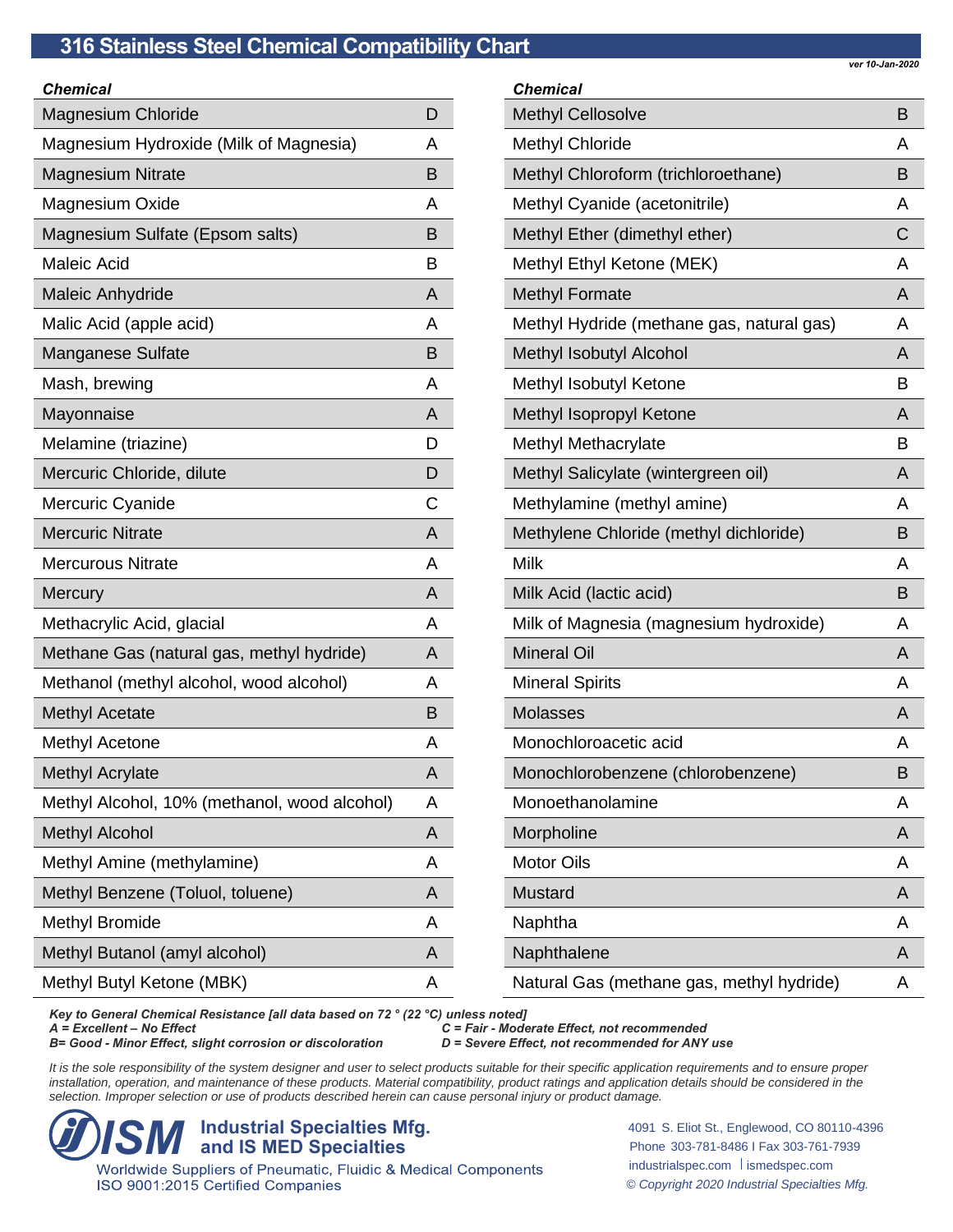| <b>Chemical</b>                                        |   |
|--------------------------------------------------------|---|
| <b>Neon Gas</b>                                        | A |
| <b>Nickel Acetate</b>                                  | A |
| <b>Nickel Chloride</b>                                 | C |
| <b>Nickel Nitrate</b>                                  | В |
| <b>Nickel Sulfate</b>                                  | B |
| Nitrating Acid, $<$ 15% HNO <sub>3</sub>               | D |
| Nitrating Acid, $>15\%$ H <sub>2</sub> SO <sub>4</sub> | C |
| Nitrating Acid, S1% acid                               | A |
| Nitrating Acid, $S15\%$ H <sub>2</sub> SO <sub>4</sub> | С |
| Nitric Acid, 5-10%                                     | A |
| Nitric Acid, 20%                                       | A |
| Nitric Acid, 50%                                       | A |
| Nitric Acid, concentrated                              | A |
| Nitrobenzene (Oil of Mirbane)                          | В |
| Nitrogen Gas                                           | A |
| Nitromethane                                           | A |
| <b>Nitrous Acid</b>                                    | B |
| <b>Nitrous Oxide Gas</b>                               | B |
| <b>Octyl Alcohol</b>                                   | A |
| Oil, Anise                                             | A |
| Oil, Ant (furfural)                                    | B |
| Oil, Bay                                               | A |
| Oil, Bone (Dippel's oil)                               | A |
| Oil, Castor                                            | A |
| Oil, Cinnamon                                          | A |
| Oil, Citric (citrus oils, limonene)                    | Α |
| Oil, Clove                                             | A |
| Oil, Coconut                                           | Α |
| Oil, Cod Liver                                         | A |
| Oil, Corn                                              | Α |

*Chemical* Oil, Cottonseed A Oil, Creosote Band and the Band and the Band and Band and Band and Band and Band and Band and Band and Band and B Oil, Cutting **A** Oil, Flaxseed And A Oil, Ginger Die Berger Die Berger Die Berger Die Berger Die Berger Die Berger Die Berger Die Berger Die Berger Oil, Lemon (citrus oils, limonene) A Oil, Linseed Andrea Andrea Andrea Andrea Andrea Andrea Andrea Andrea Andrea Andrea Andrea Andrea Andrea Andrea Oil, Mineral A Oil, Olive And All Contracts and All Contracts and All Contracts and All Contracts and All Contracts and All Contracts and All Contracts and All Contracts and All Contracts and All Contracts and All Contracts and All Contr Oil, Orange (citrus oils, limonene) A Oil, Palm A Oil, Peanut A Oil, Peppermint And All And All And All And All And All And All And All And All And All And All And All And Al Oil, Pine A Oil, Rapeseed Andrea Andrew Andrew Andrew Andrew Andrew Andrew Andrew Andrew Andrew Andrew Andrew Andrew Andrew A Oil, Rosin A Oil, Sesame Seed A Oil, Silicone A Oil, Soybean And Albert Controller And Albert Controller And Albert Controller And Albert Controller And Albert Controller And Albert Controller And Albert Controller And Albert Controller And Albert Controller And Albert Oil, Wintergreen (methyl salicylate) A Oil of Mirbane (nitrobenzene) B Oils, Aniline A Oils, Citrus (citric oil, limonene) A Oils, Crude Sour A Oils, Diesel Fuel (20, 30, 40, 50) A Oils, Fuel (1, 2, 3, 5A, 5B, 6) A Oils, Hydraulic (petroleum) A Oils, Hydraulic (synthetic) A Oils, Motor A Oils, Rosin A

*Key to General Chemical Resistance [all data based on 72 ° (22 °C) unless noted]*

*B*= Good - *Minor Effect, slight corrosion or discoloration* 

*C* = Fair - Moderate Effect, not recommended<br>*D* = Severe Effect, not recommended for ANY use

It is the sole responsibility of the system designer and user to select products suitable for their specific application requirements and to ensure proper installation, operation, and maintenance of these products. Material compatibility, product ratings and application details should be considered in the *selection. Improper selection or use of products described herein can cause personal injury or product damage.*

**ISM Industrial Specialties Mfg.**<br> **ISM and IS MED Specialties**<br> *Vorldwide Suppliers of Pneumatic, Fluidic & Medical Components* ISO 9001:2015 Certified Companies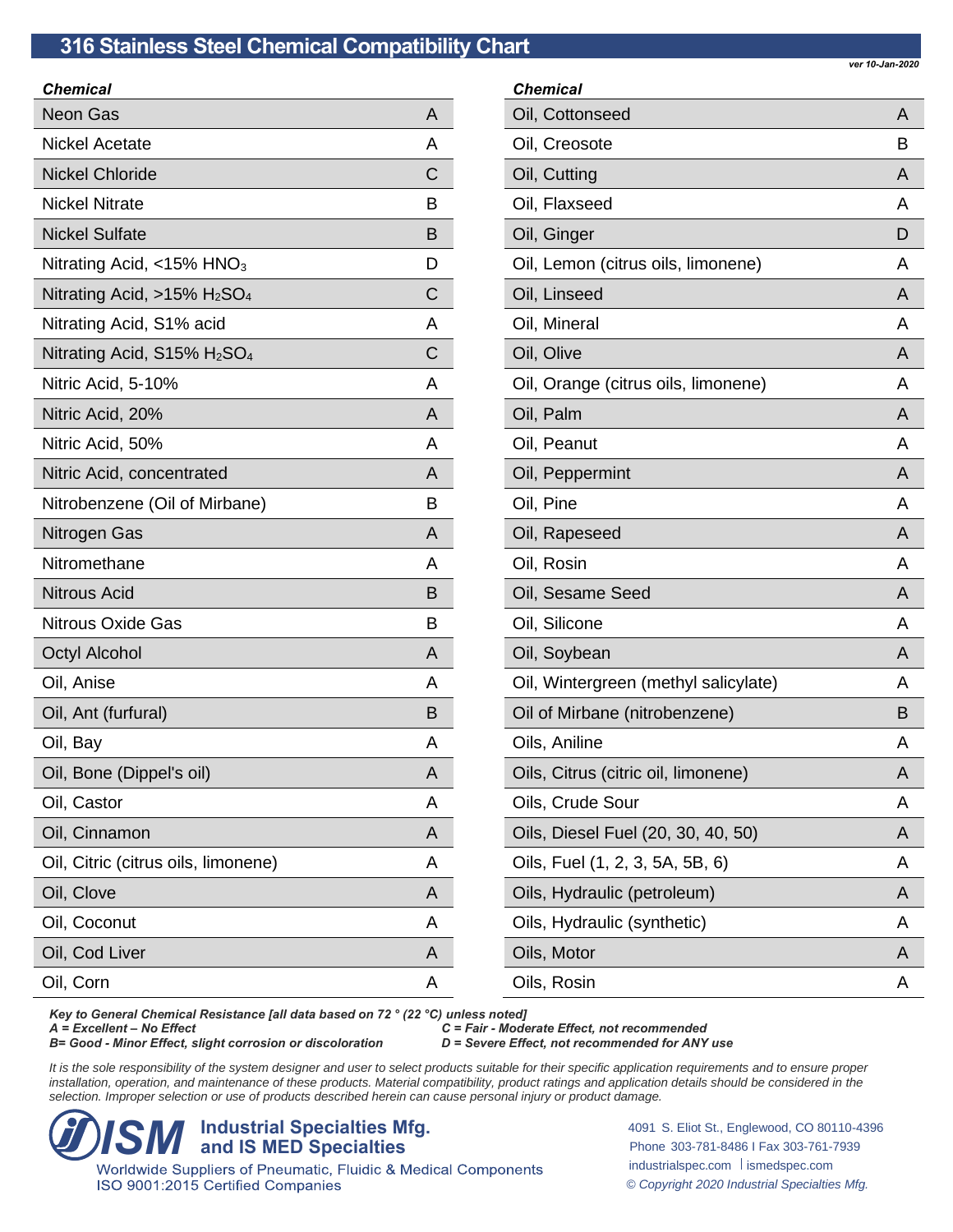| A |
|---|
| А |
| A |
| А |
| A |
| А |
| A |
| В |
| A |
| A |
| A |
| А |
| A |
| А |
| A |
| A |
| A |
| С |
| A |
| С |
| A |
| А |
| A |
| В |
| в |
| D |
| С |
| В |
| С |
| D |
|   |

| <b>Chemical</b>                             |   |
|---------------------------------------------|---|
| Phosphorus Trichloride, dry                 | A |
| <b>Photographic Developer</b>               | A |
| <b>Photographic Solutions</b>               | A |
| <b>Phthalic Acid</b>                        | A |
| <b>Phthalic Anhydride</b>                   | A |
| <b>Pickling Solutions</b>                   | D |
| <b>Picric Acid</b>                          | B |
| Pine Oil                                    | A |
| <b>Polyvinyl Acetate Emulsion</b>           | A |
| Potash (potassium carbonate)                | В |
| <b>Potassium Acetate</b>                    | A |
| Potassium Bicarbonate                       | В |
| Potassium Bichromate (potassium dichromate) | B |
| <b>Potassium Bisulfate</b>                  | A |
| <b>Potassium Bromate</b>                    | A |
| Potassium Bromide                           | B |
| Potassium Carbonate (potash)                | A |
| <b>Potassium Chlorate</b>                   | в |
| <b>Potassium Chloride</b>                   | A |
| Potassium Chromate                          | B |
| <b>Potassium Cyanide Solutions</b>          | B |
| Potassium Dichromate (potassium bichromate) | в |
| Potassium Ferricyanide                      | B |
| Potassium Ferrocyanide                      | В |
| <b>Potassium Fluoride</b>                   | A |
| Potassium Hydroxide, 10% (caustic potash)   | A |
| Potassium Hydroxide, 25% (caustic potash)   | A |
| Potassium Hydroxide (caustic potash, lye)   | A |
| Potassium Hypochlorite                      | В |
| Potassium lodide                            | Α |

*Key to General Chemical Resistance [all data based on 72 ° (22 °C) unless noted]*

*B*= Good - *Minor Effect, slight corrosion or discoloration* 

*A = Excellent – No Effect C = Fair - Moderate Effect, not recommended*

It is the sole responsibility of the system designer and user to select products suitable for their specific application requirements and to ensure proper installation, operation, and maintenance of these products. Material compatibility, product ratings and application details should be considered in the *selection. Improper selection or use of products described herein can cause personal injury or product damage.*

**ISM Industrial Specialties Mfg.**<br> **ISMED Specialties**<br> *Vorldwide Suppliers of Pneumatic, Fluidic & Medical Components* ISO 9001:2015 Certified Companies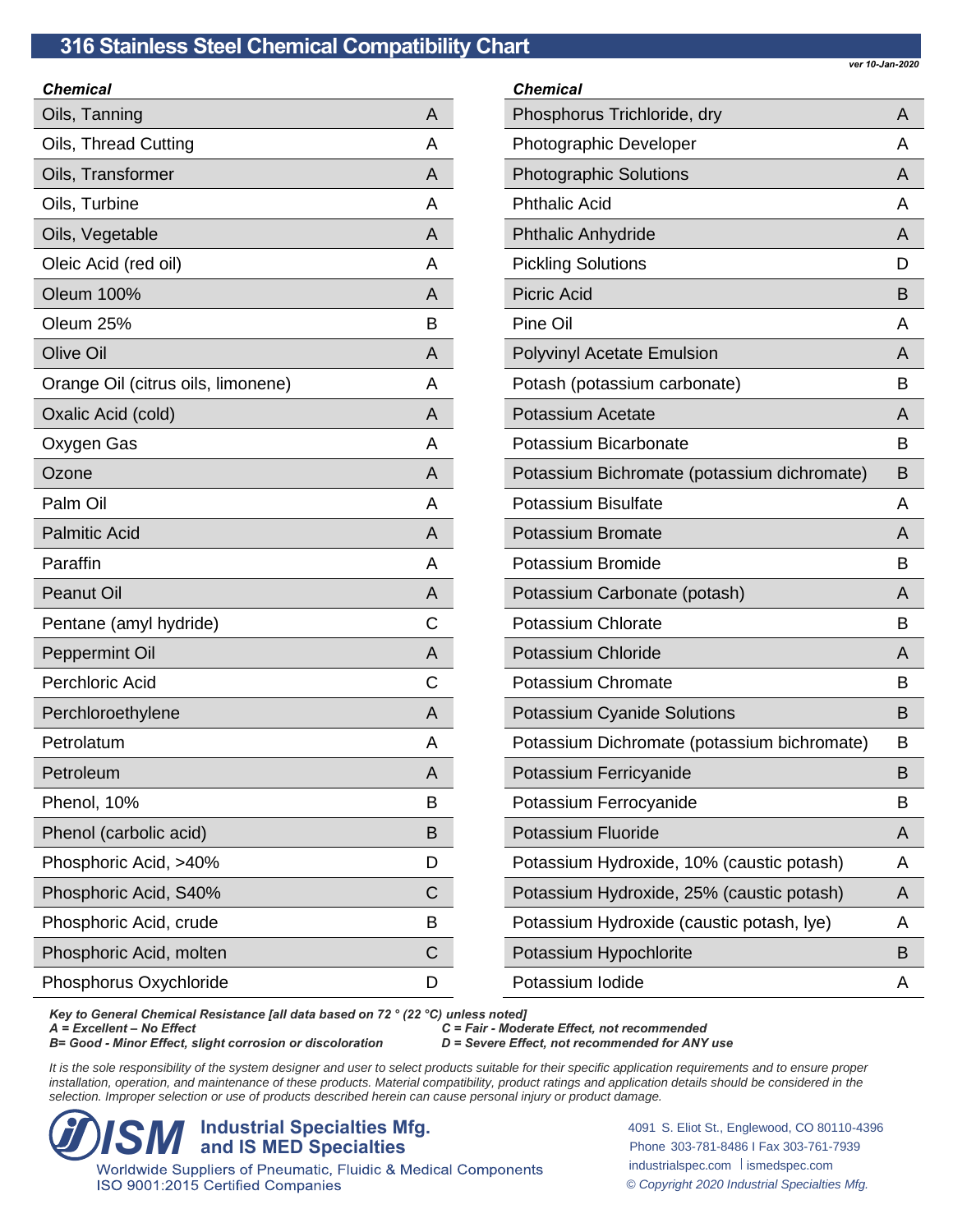| Chemical                        |   |
|---------------------------------|---|
| Potassium Nitrate (saltpeter)   | В |
| Potassium Oxalate               | B |
| Potassium Permanganate          | В |
| <b>Potassium Persulfate</b>     | A |
| Potassium Phosphate             | A |
| <b>Potassium Sulfate</b>        | A |
| <b>Potassium Sulfide</b>        | B |
| Propane, liquefied              | A |
| <b>Propyl Acetate</b>           | A |
| Propyl Alcohol (propanol)       | A |
| Propylene                       | A |
| Propylene Dichloride            | A |
| Propylene Glycol                | B |
| Prussic Acid (hydrocyanic acid) | A |
| Pyridine                        | A |
| Pyrogallic Acid (pyrogallol)    | В |
| PVA (glue, polyvinyl acetate)   | A |
| <b>Rapeseed Oil</b>             | A |
| <b>Rayon Coagulating Bath</b>   | A |
| Red Oil (oleic acid)            | A |
| <b>Rosin Oils</b>               | A |
| <b>Rosins</b>                   | A |
| Rum                             | A |
| <b>Rust Inhibitors</b>          | Α |
| <b>Salad Dressings</b>          | A |
| Salicylic Acid                  | B |
| Salt Brine (NaCl saturated)     | A |
| Sea Water                       | С |
| <b>Sesame Seed Oil</b>          | A |
| Shellac, bleached               | A |

| <b>Chemical</b>                       |   |
|---------------------------------------|---|
| Shellac, orange                       | A |
| Silicone Oil                          | А |
| <b>Silver Bromide</b>                 | D |
| <b>Silver Chloride</b>                | D |
| <b>Silver Cyanide</b>                 | A |
| <b>Silver Nitrate</b>                 | в |
| <b>Soap Solutions</b>                 | A |
| Soda Ash (sodium carbonate)           | A |
| Sodium Acetate                        | В |
| Sodium Aluminate                      | A |
| Sodium Bicarbonate (baking soda)      | A |
| Sodium Bichromate (sodium dichromate) | в |
| Sodium Bisulfate                      | C |
| Sodium Bisulfite                      | в |
| Sodium Borate (Borax)                 | B |
| Sodium Bromide                        | C |
| Sodium Carbonate (soda ash)           | A |
| Sodium Chlorate                       | В |
| Sodium Chloride                       | В |
| Sodium Chromate                       | в |
| Sodium Cyanide                        | B |
| Sodium Dichromate (sodium bichromate) | в |
| Sodium Ferricyanide                   | в |
| Sodium Ferrocyanide                   | в |
| Sodium Fluoride                       | D |
| Sodium Hexametaphosphate (Calgon)     | Α |
| Sodium Hydrosulfide                   | A |
| Sodium Hydrosulfite                   | A |
| Sodium Hydroxide, 20% (lye)           | B |
| Sodium Hydroxide, 50% (lye)           | В |

*Key to General Chemical Resistance [all data based on 72 ° (22 °C) unless noted]*

*B*= Good - *Minor Effect, slight corrosion or discoloration* 

*A = Excellent – No Effect C = Fair - Moderate Effect, not recommended*

It is the sole responsibility of the system designer and user to select products suitable for their specific application requirements and to ensure proper installation, operation, and maintenance of these products. Material compatibility, product ratings and application details should be considered in the *selection. Improper selection or use of products described herein can cause personal injury or product damage.*

**ISM Industrial Specialties Mfg.**<br> **ISMED Specialties**<br> *Vorldwide Suppliers of Pneumatic, Fluidic & Medical Components* ISO 9001:2015 Certified Companies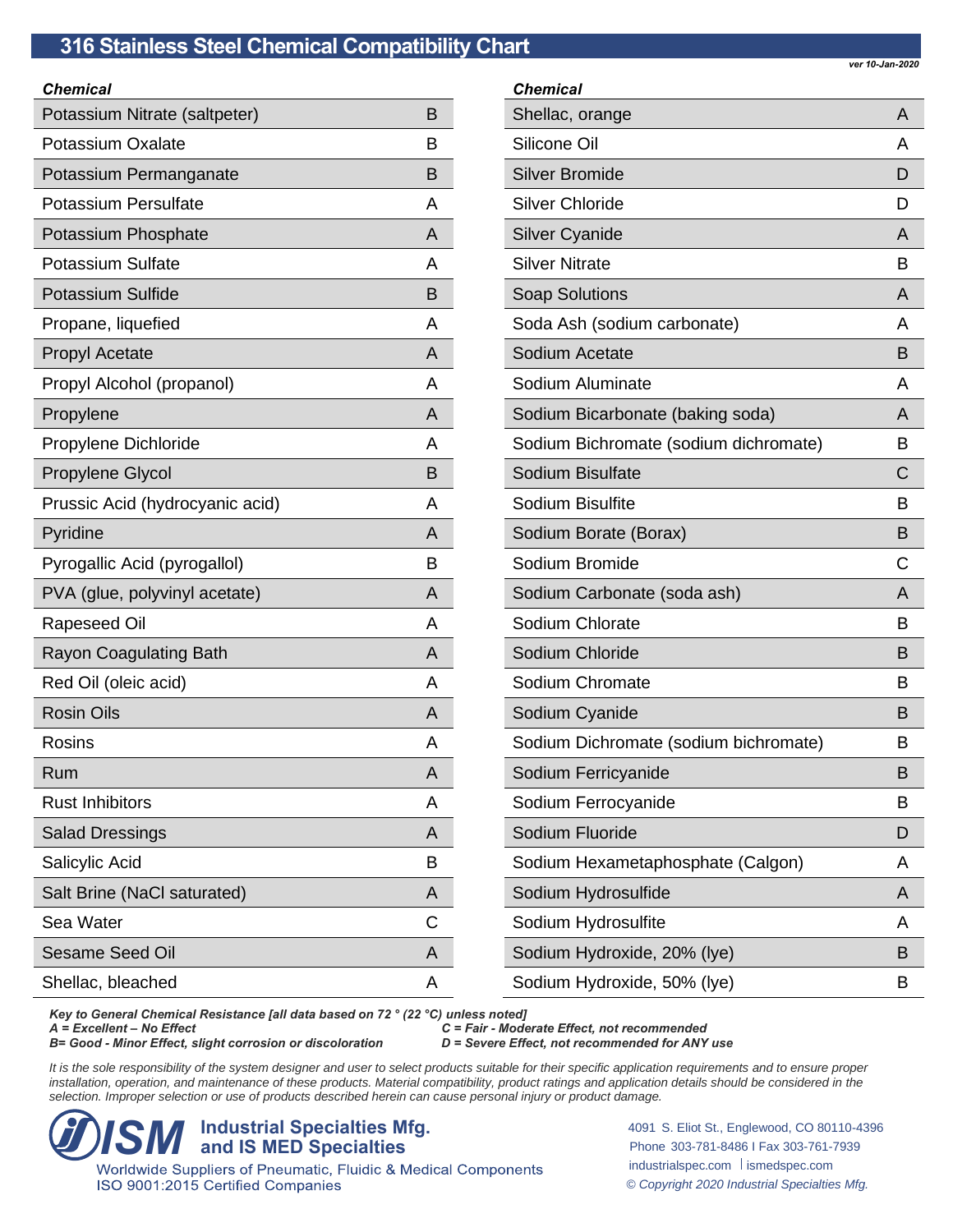| ver 10-Jan-2020 |  |
|-----------------|--|

| <b>Chemical</b>                 |   |
|---------------------------------|---|
| Sodium Hydroxide, 80% (lye)     | B |
| Sodium Hypochlorite, <20%       | С |
| Sodium Hypochlorite, 100%       | D |
| Sodium Hyposulfate              | A |
| Sodium Metaphosphate            | A |
| Sodium Metasilicate             | А |
| <b>Sodium Nitrate</b>           | В |
| <b>Sodium Nitrite</b>           | А |
| Sodium Perborate                | B |
| Sodium Perchlorate              | в |
| Sodium Peroxide                 | A |
| Sodium Phosphate Acid           | A |
| Sodium Polyphosphate            | B |
| Sodium Silicate (water glass)   | в |
| Sodium Sulfate                  | B |
| Sodium Sulfide                  | D |
| Sodium Sulfite                  | A |
| Sodium Tetraborate              | Α |
| Sodium Thiosulfate, Hypo        | В |
| Sorghum                         | A |
| Soy Sauce                       | A |
| Soybean Oil                     | А |
| Stannic Chloride (tin chloride) | D |
| <b>Stannic Fluoborate</b>       | Α |
| Stannous Chloride (tin salts)   | A |
| Starch (amylum)                 | A |
| Starch Gum (dextrin)            | A |
| <b>Stearic Acid</b>             | A |
| <b>Stoddard Solvent</b>         | A |
| Styrene                         | Α |

| <b>Chemical</b>                   |   |
|-----------------------------------|---|
| Succinic (Butanedioic acid)       | A |
| Sugar Liquids (sugar solutions)   | A |
| Sulfamic Acid, 25%                | A |
| <b>Sulfate Liquors</b>            | в |
| <b>Sulfur Chloride</b>            | D |
| <b>Sulfur Dioxide</b>             | A |
| Sulfur Dioxide, dry               | A |
| <b>Sulfur Trioxide</b>            | С |
| Sulfur Trioxide, dry              | A |
| Sulfuric Acid, <10%               | в |
| Sulfuric Acid, 10-75%             | D |
| Sulfuric Acid, 75-100%            | D |
| Sulfuric Acid, aerated            | D |
| Sulfuric Acid, air free           | D |
| Sulfuric Acid, cold concentrated  | B |
| Sulfuric Acid, hot concentrated   | С |
| <b>Sulfurous Acid</b>             | В |
| Sugar of Lead (lead acetate)      | В |
| Tall Oil (liquid rosin, tallol)   | A |
| Tallow (animal fats)              | A |
| <b>Tannic Acid</b>                | A |
| <b>Tanning Liquors</b>            | A |
| <b>Tanning Oils</b>               | Α |
| <b>Tartaric Acid</b>              | С |
| Tetrachloroethane                 | A |
| Tetrachloroethylene               | A |
| <b>Tetraethyl Lead</b>            | A |
| Tetrahydrofuran                   | A |
| Tetralin (tetrahydro-naphthalene) | A |
| <b>Thionyl Chloride</b>           | D |

*Key to General Chemical Resistance [all data based on 72 ° (22 °C) unless noted]*

*B*= Good - *Minor Effect, slight corrosion or discoloration* 

*A = Excellent – No Effect C = Fair - Moderate Effect, not recommended*

It is the sole responsibility of the system designer and user to select products suitable for their specific application requirements and to ensure proper installation, operation, and maintenance of these products. Material compatibility, product ratings and application details should be considered in the *selection. Improper selection or use of products described herein can cause personal injury or product damage.*

**ISM Industrial Specialties Mfg.**<br> **ISMED Specialties**<br> *Vorldwide Suppliers of Pneumatic, Fluidic & Medical Components* ISO 9001:2015 Certified Companies